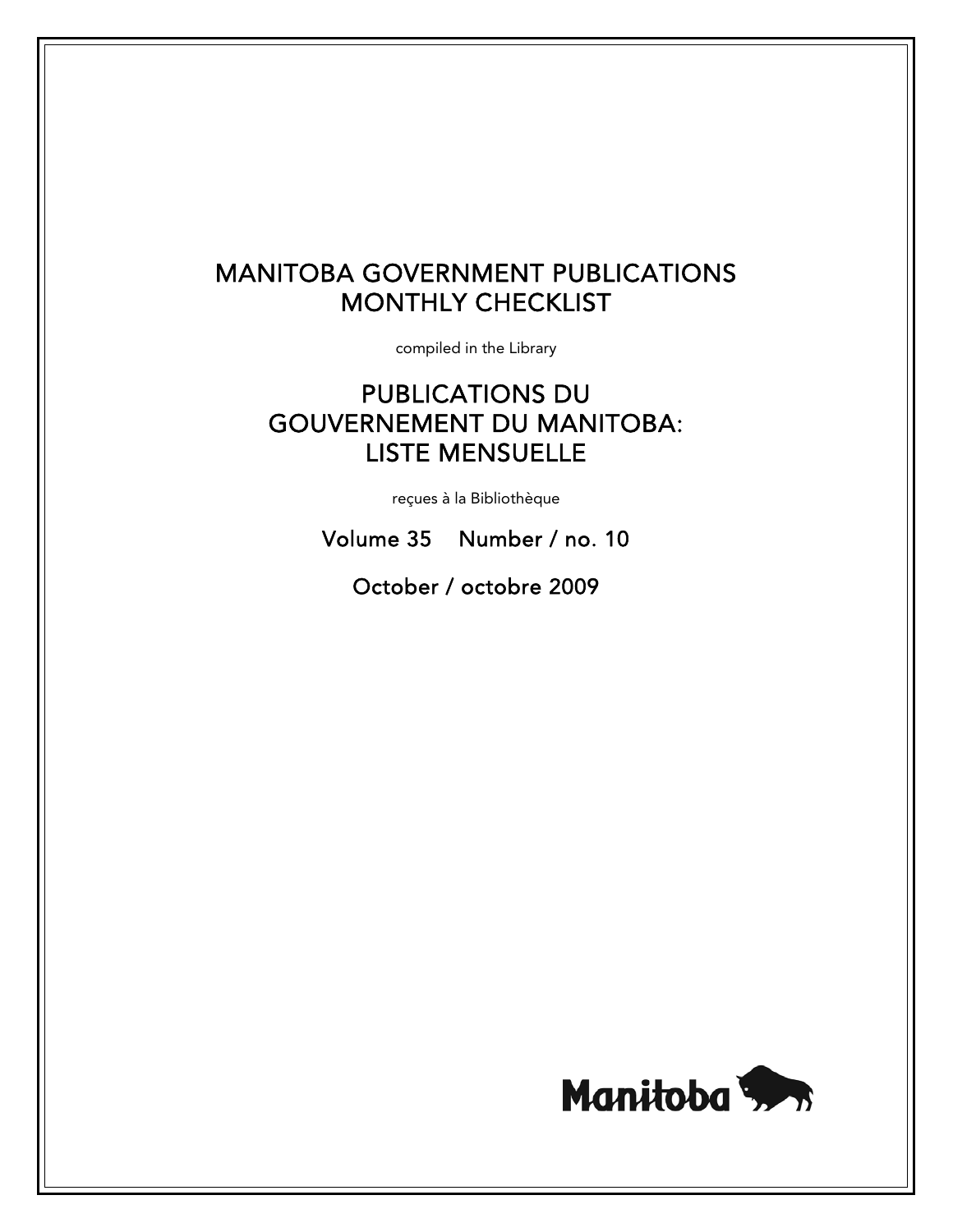### **MANITOBA GOVERNMENT PUBLICATIONS / PUBLICATIONS DU GOUVERNEMENT DU MANITOBA October / octobre 2009**

# *\*\*Monthly Checklist* **URLs**

 If the most current edition of a publication is available on the Internet, a URL is provided in the *Monthly Checklist* for that specific title and edition. Otherwise, the URL links only to the index page of a departmental or agency Web site where previous editions of the publication are found. The user is encouraged to refer back periodically to the index page until the most recent edition is posted there.

#### **\*\*Adresses URL dans la** *Liste mensuelle*

Si l'édition la plus récente d'une publication est disponible sur Internet, une adresse URL est fournie dans la *Liste mensuelle* pour le titre et l'édition spécifiques. Dans le cas contraire, l'adresse URL renvoie uniquement à la page d'index d'un ministère ou d'une agence ministérielle où l'on retrouve des éditions antérieures de la publication. L'usager devrait consulter régulièrement la page d'index jusqu'à ce que l'édition la plus récente y soit affichée.

# **OFFICIAL PUBLICATIONS / PUBLICATIONS OFFICIELLES**

\*The Manitoba gazette : part I, proclamations and government notices = Gazette du Manitoba : partie I, proclamations et avis du gouvernement. [No. 1] (1871)- . Winnipeg: Queen's Printer for the Province of Manitoba, 1871- Frequency: weekly. **CURRENT ED**.: Vol. 138, no. 41-44. (October 10-31, 2009).

\*The Manitoba gazette : part II, regulations = Gazette du Manitoba : partie II, règlements. [No. 1]  $(1871) -$ . Winnipeg: Queen's Printer for the Province of Manitoba, 1871- Frequency: weekly. **CURRENT ED**.: Vol. 138, no. 41-44. (October 10-31, 2009). Subscription: \$83.55 part I and part II; \$55.70 part I or part II.

#### **Legislative Assembly / Assemblée législative**

\*Bills = Projets de loi. Winnipeg: Queen's Printer, 19-- (Price: \$150.00 + GST) New Bills: 233. The Legal Profession Amendment Act = Loi modifiant la Loi sur la profession d'avocat 234. The Public Interest Disclosure (Whistleblower Protection) Amendment Act = Loi modifiant la Loi sur les divulgations faites dans l'intérêt public (protection des divulgateurs d'actes répréhensibles) **[http://web2.gov.mb.ca/bills/39-3/index.php](https://web2.gov.mb.ca/bills/39-3/index.php)**

Debates and proceedings: official report (Hansard) / Legislative Assembly of Manitoba. Winnipeg: Legislative Assembly of Manitoba, 1958- **CURRENT ED.:** 76-77A (October 7-8, 2009) (39<sup>th</sup> Legislature, 3<sup>rd</sup> session, 2008/09). **[http://www.gov.mb.ca/legislature/hansard/3rd-39th/calendar.html](https://www.gov.mb.ca/legislature/hansard/3rd-39th/calendar.html)**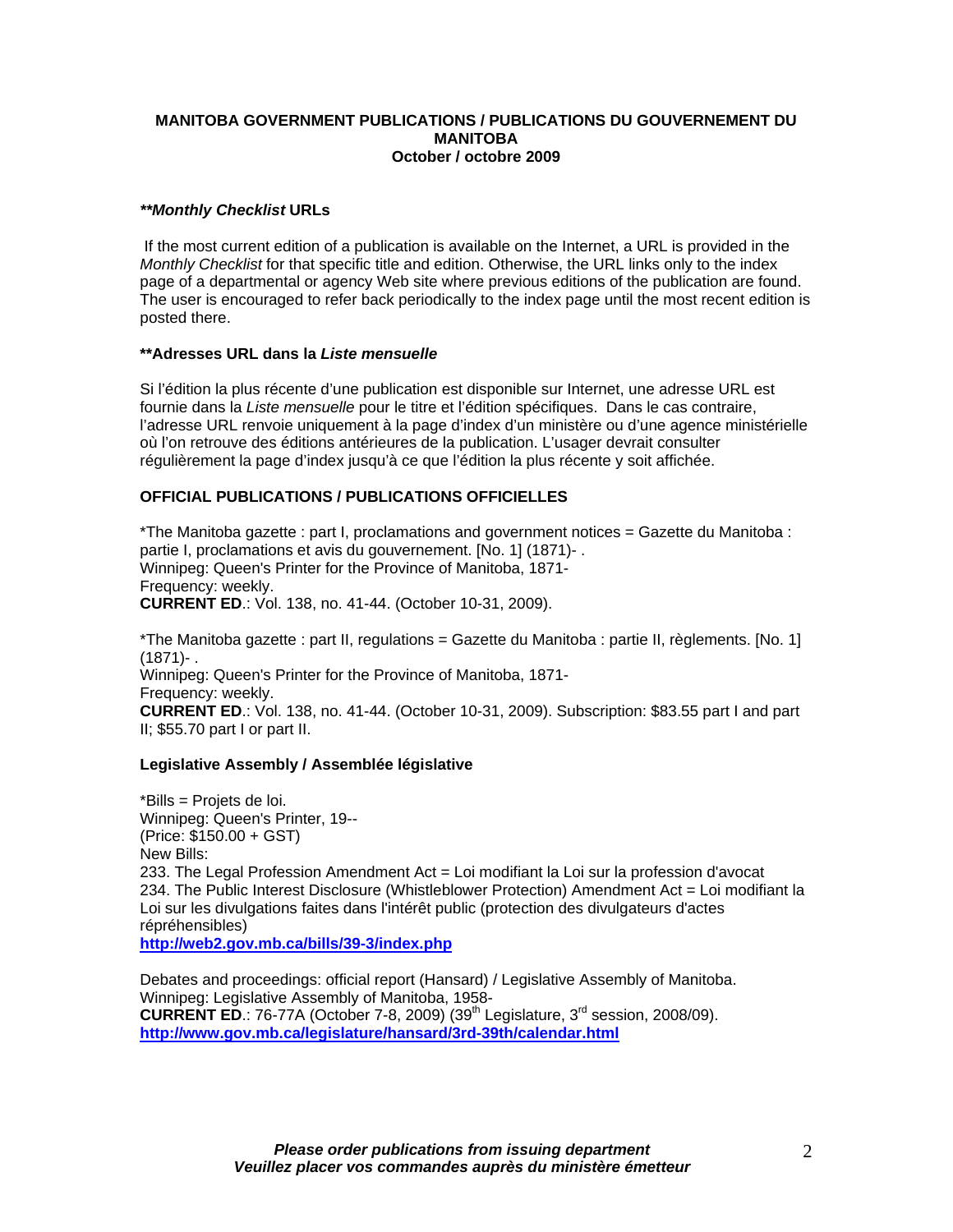Standing Committee on Legislative Affairs.

Winnipeg: Standing Committee on Legislative Affairs, 2003- **CURRENT ED**.: Vol. 61, no. 9 (October 26, 2009) (Not for distribution). **[http://www.gov.mb.ca/legislature/hansard/3rd-39th/committee\\_calendar.html](https://www.gov.mb.ca/legislature/hansard/3rd-39th/committee_calendar.html)**

Standing Committee on Public Accounts. Winnipeg: Standing Committee on Public Accounts, 1973- **CURRENT ED**.: Vol. 61, no. 10-11 (October 7&21, 2009) (Not for distribution) **[http://www.gov.mb.ca/legislature/hansard/3rd-39th/committee\\_calendar.html](https://www.gov.mb.ca/legislature/hansard/3rd-39th/committee_calendar.html)**

Votes and proceedings = Procès-verbal. Winnipeg: Legislative Assembly of Manitoba, 19— **CURRENT ED.:** no. 76-77 (October 7-8, 2009) (39<sup>th</sup> Legislature, 3<sup>rd</sup> session 2008/09) **[http://www.gov.mb.ca/legislature/house\\_biz/3rd-39th/3rd-39th.html](https://www.gov.mb.ca/legislature/house_biz/3rd-39th/3rd-39th.html)**

# **ABORIGINAL AND NORTHERN AFFAIRS / AFFAIRES AUTOCHTONES ET DU NORD**

Community contact: for and about local government development. Winnipeg: Manitoba Aboriginal and Northern Affairs, 2001- Frequency: varies. **CURRENT ED**.: September/October 2009. **[http://www.gov.mb.ca/ana/news/newsletters/2009/sept\\_oct\\_09.pdf](https://www.gov.mb.ca/ana/news/newsletters/2009/sept_oct_09.pdf)** 

#### **ADDICTIONS FOUNDATION OF MANITOBA / FONDATION MANITOBAINE DE LUTTE CONTRE LES DÉPENDANCES**

Annual report, Addictions Foundation of Manitoba. Winnipeg: Addictions Foundation of Manitoba, 1994- Also available in French under title: Fondation manitobaine de lutte contre les dépendances, rapport annuel. **CURRENT ED**.: 2008/09. (S.P. no. 153, 3rd session, 39th Legislature 2008/09).

**<http://www.afm.mb.ca/About%20AFM/documents/2008-09AFMAnnualReportFinal.pdf>**

Fondation manitobaine de lutte contre les dépendances, rapport annuel. Winnipeg: Fondation manitobaine de lutte contre les dépendances, 2004- Aussi publié en anglais sous le titre: Annual report, Addictions Foundation of Manitoba. **ÉD. RÉCENTE**: 2007/08.

**<http://www.afm.mb.ca/About%20AFM/documents/20072008AFMAnnualReportFrench.pdf>** 

# **ADVANCED EDUCATION AND LITERACY / ENSEIGNEMENT POSTSECONDAIRE ET ALPHABÉTISATION**

Annual report, Manitoba Council on Post-Secondary Education. Winnipeg: Council on Post-Secondary Education, 1998- **CURRENT ED**.: 2008/09. (S.P. no. 142, 3rd session, 39th Legislature, 2008/09). **<http://www.copse.mb.ca/en/publications/index.html>**

Statistical compendium for the academic years ending...[electronic resource] Winnipeg: Manitoba Council on Post-Secondary Education, 2006- 1-CD ROM **CURRENT ED**.: 2008. **<http://www.copse.mb.ca/en/publications/index.html>**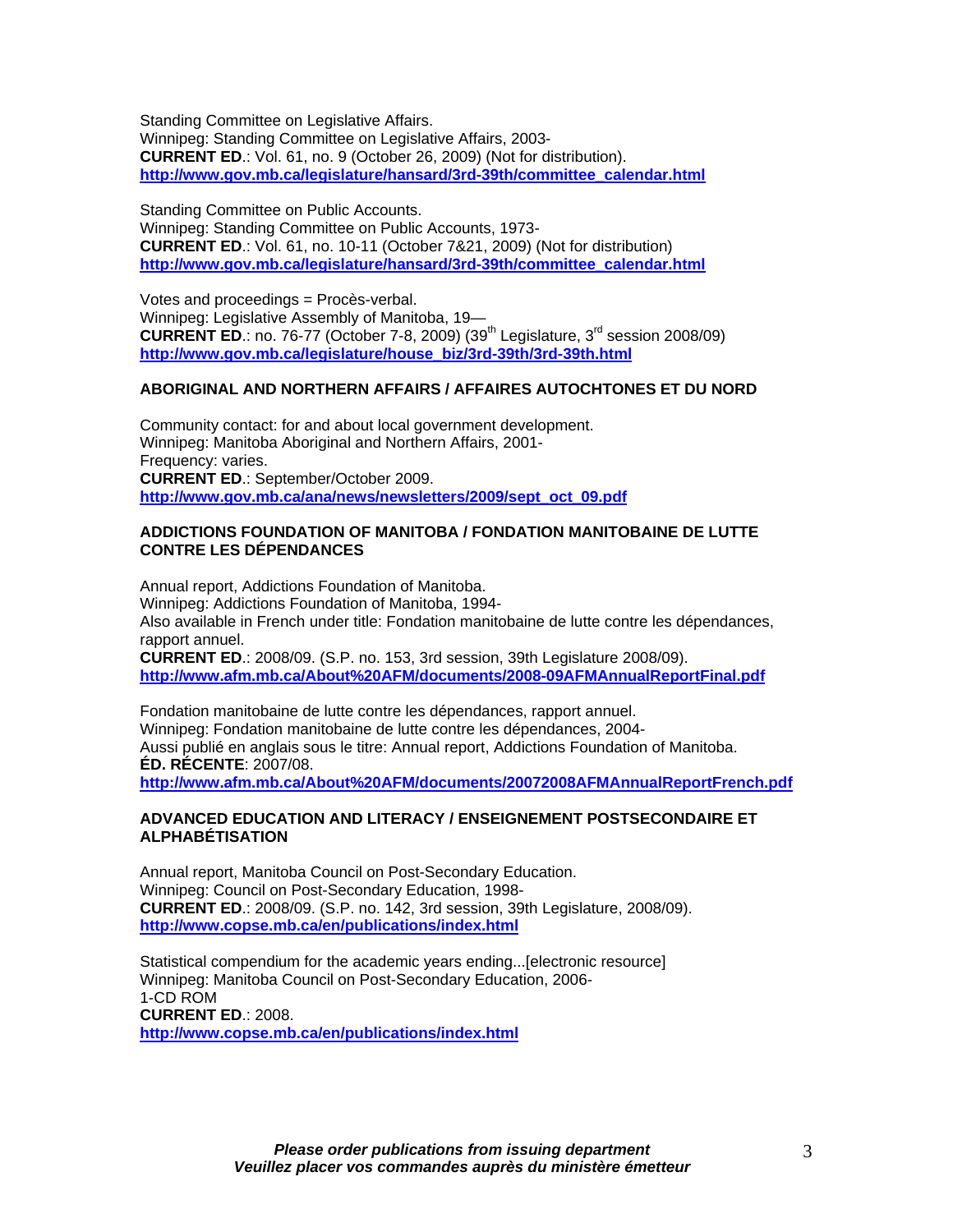# **AGRICULTURE, FOOD AND RURAL INITIATIVES / AGRICULTURE, ALIMENTATION ET INITIATIVES RURALES**

The young farmers newsletter: a growing opportunities initiative. Winnipeg: Manitoba Agriculture, Food and Rural Initiatives, 2005- Frequency: 3 issues per year. **CURRENT ED**.: Vol. 11, Fall 2009. **[http://www.gov.mb.ca/agriculture/financial/youngfarmers/updates.html](https://www.gov.mb.ca/agriculture/financial/youngfarmers/updates.html)**

# **COLLÈGE UNIVERSITAIRE SAINT-BONIFACE**

Consolidated financial statements for the year ended... Winnipeg: the Collège, 2003- **CURRENT ED**.: 2008/09. (S.P. no. 134, 3rd session, 39th Legislature, 2008/09).

## **COMPETITIVENESS, TRAINING AND TRADE / COMPÉTITIVITÉ, FORMATION PROFESSIONELLE ET COMMERCE**

Annual report, Competitiveness, Training and Trade = Rapport annuel, Compétitivité, Formation Professionelle et Commerce. Winnipeg: Competitiveness, Training and Trade, 2006- **CURRENT ED**.: 2008/09. **[http://www.gov.mb.ca/ctt/pdfs/08-09\\_ctt\\_ar.pdf](https://www.gov.mb.ca/ctt/pdfs/08-09_ctt_ar.pdf)**

Annual report, Manitoba Development Corporation. Winnipeg: Manitoba Development Corporation, 1971- **CURRENT ED**.: 2008/09 (S.P. no. 154, 3rd session, 39th Legislature, 2008/09)

Annual report, Manitoba Opportunities Fund Limited. Winnipeg: Manitoba Opportunities Fund Limited, 2004- **CURRENT ED**.: 2008/09 (S.P. no. 155, 3rd session, 39th Legislature, 2008/09)

Let's talk business: the newsletter of the Canada/Manitoba Business Service Centre = Parlons affaires: bulletin du centre de services aux entreprises Canada-Manitoba. Winnipeg: Canada/Manitoba Business Service Centre, 2000- Frequency: irregular. **CURRENT ED**.: Fall/Winter 2009.

# **CONSERVATION**

Agreement for joint management of resources between Opaskwayak Cree Nation, as represented by the Chief and Council of Opaskwayak Cree Nation and Her Majesty The Queen in right of the Province of Manitoba as represented by the Minister of Conservation. Winnipeg: Manitoba Conservation, 2007. 12 pages (Not for distribution, for information purposes only).

Annual report, Manitoba Product Stewardship Corporation. Winnipeg: Manitoba Product Stewardship Corporation, 1996- **CURRENT ED**.: 2008/09 (S.P. no. 148, 3rd Session, 39th Legislature, 2008/09). **<http://www.mpsc.com/main.asp?contentID=35>**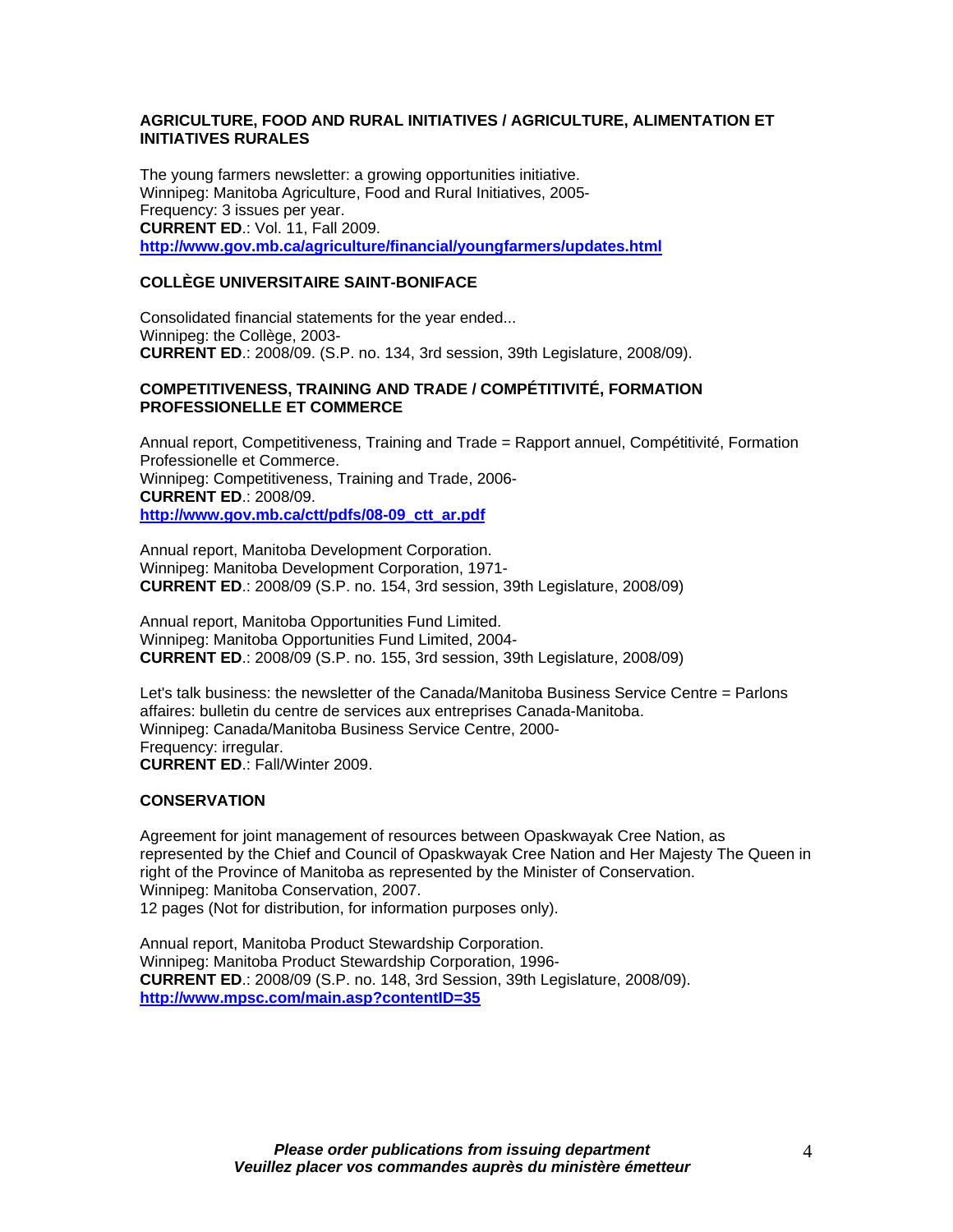## **Crown Lands and Property**

Annual report, Crown Lands and Property Agency. Winnipeg: Crown Lands and Property Agency, 2007- **CURRENT ED**.: 2008/09. **[http://www.clp.gov.mb.ca/\\_content/pdf/corporate/Annual%20Report%202008-09.pdf](http://www.clp.gov.mb.ca/_content/pdf/corporate/Annual%20Report%202008-09.pdf)** 

## **CULTURE, HERITAGE, TOURISM AND SPORT / CULTURE, PATRIMOINE, TOURISME ET SPORT**

Annual report, Centre culturel franco-manitobain. St. Boniface, Man.: Centre culturel franco-manitobain, 1973- Also available in French under title: Rapport annuel, le Centre culturel franco-manitobain. **CURRENT ED**.: 2008/09 (S.P. no. 143, 3rd session, 39th Legislature, 2008/09).

Rapport annuel, le Centre culturel franco-manitobain. St. Boniface, Man.: Le Centre culturel franco-manitobain, 1972- Aussi publié en anglais sous le titre: Annual report. **ÉD. RÉCENTE**: 2008/09.

Monthly report... Winnipeg: Manitoba Culture, Heritage, Tourism and Sport, Film Classification Board, 1983- **CURRENT ED**.: October 2009.

# **EDUCATION, CITIZENSHIP AND YOUTH / ÉDUCATION, CITOYENNETÉ ET JEUNESSE**

Annual report, Manitoba Education, Citizenship and Youth = Rapport annuel, Éducation, Citoyenneté Jeunesse. Winnipeg: Manitoba Education, Citizenship and Youth, 2003- **CURRENT ED**.: 2008/09. (S.P. no. 152, 3rd session, 39th Legislature, 2008/09). **[http://www.edu.gov.mb.ca/ar\\_ecy\\_0809/report.pdf](http://www.edu.gov.mb.ca/ar_ecy_0809/report.pdf)**

#### **School Programs Division**

Education Manitoba. Winnipeg: Manitoba Education and Youth, School Programs Division, 2002- Also available in French under title: Éducation Manitoba. Frequency: 3 times a year. **CURRENT ED**.: Vol. 8, no. 1 (October 2009). **[http://www.edu.gov.mb.ca/k12/newsletter/v8\\_n1.pdf](http://www.edu.gov.mb.ca/k12/newsletter/v8_n1.pdf)** 

Éducation Manitoba. Winnipeg: Éducation et jeunesse Manitoba, Bureau de l'éducation française, 2002- Aussi publié en anglais sous le titre : Education Manitoba. Fréquence: Trimestriel. **ÉD. RÉCENTE**.: Vol. 8, no. 1 (Octobre 2009). **<http://www.edu.gov.mb.ca/m12/bulletin/pdf/bulletin-v8n1.pdf>** 

## **FINANCE / FINANCES**

#### **Public Utilities Board**

Board orders. Winnipeg: Public Utilities Board, 1986- **CURRENT ED**.: No. 70/09-123/09. (Not for distribution) **<http://www.pub.gov.mb.ca/misc0006.html>**

> *Please order publications from issuing department Veuillez placer vos commandes auprès du ministère émetteur*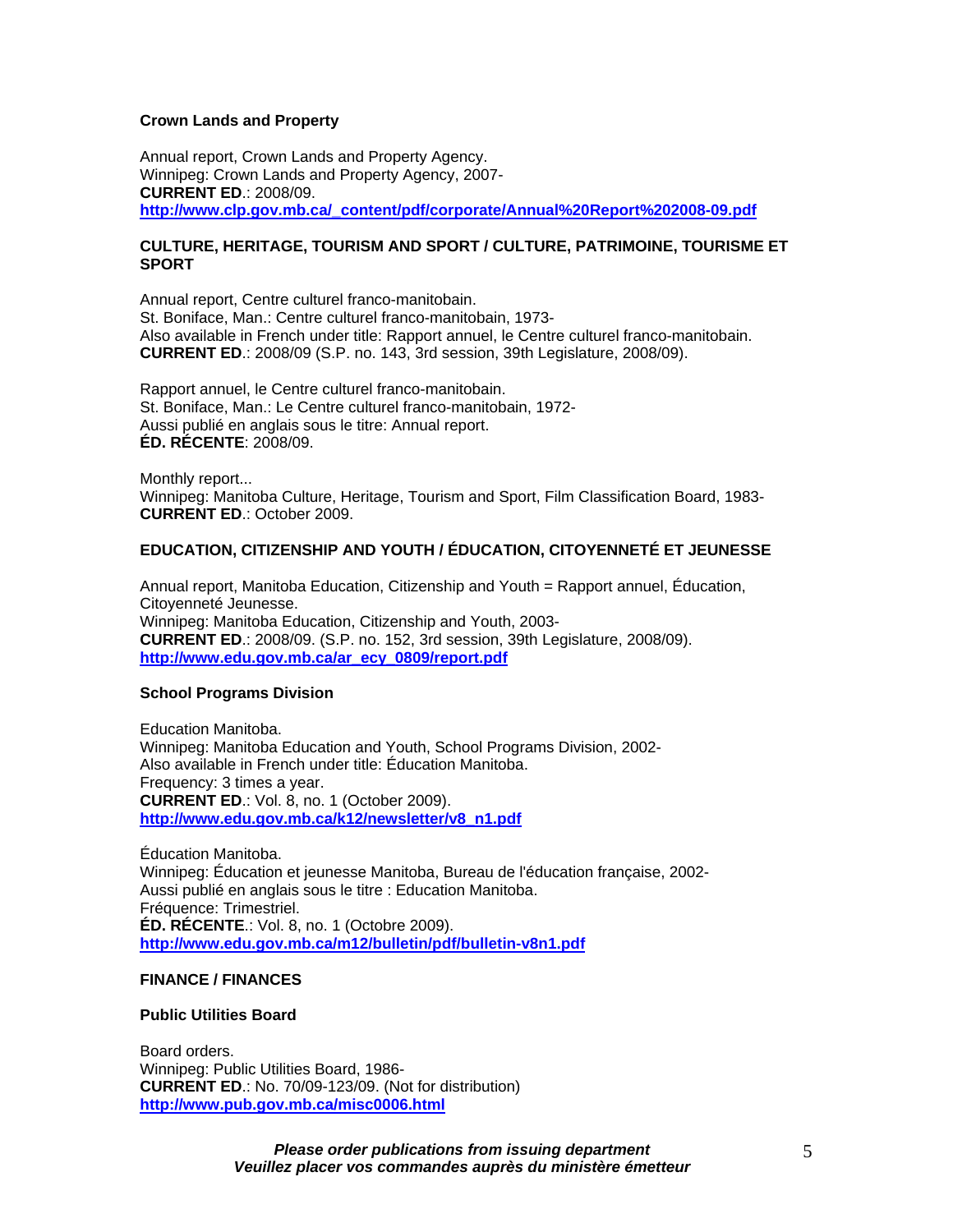# **Residential Tenancies**

Open doors: a publication of the Residential Tenancies Branch. Winnipeg: Manitoba Finance, Residential Tenancies Branch, 2004- Also available in French under title: Portes ouvertes. Frequency: Quarterly. **CURRENT ED**.: Issue 17, October 2009. **[http://www.gov.mb.ca/finance/cca/rtb/rtbnewsletters/open\\_doors\\_oct09\\_issue17.pdf](https://www.gov.mb.ca/finance/cca/rtb/rtbnewsletters/open_doors_oct09_issue17.pdf)** 

Portes ouvertes: une publication de la Direction de la location à usage d'habitation. Winnipeg: Finances Manitoba, Direction de la location à usage d'habitation, 2004- Aussi publié en anglais sous le titre: Open doors. Fréquence: Trimestriel. **ÉD. RÉCENTE**: no. 17, octobre 2009. **[http://www.gov.mb.ca/finance/cca/rtb/rtbnewsletters/open\\_doors\\_oct09\\_issue17.fr.pdf](https://www.gov.mb.ca/finance/cca/rtb/rtbnewsletters/open_doors_oct09_issue17.fr.pdf)**

# **HEALTH AND HEALTHY LIVING** / **SANTÉ ET VIE SAINE**

# **Brandon Regional Health Authority**

Annual report, Brandon Regional Health Authority. Brandon, Man.: Brandon Regional Health Authority, 1998- **CURRENT ED**.: 2008/09. **[http://www.brandonrha.mb.ca/export/sites/brandonrha/galleries/pdf/news/ar/Brandon\\_RHA](http://www.brandonrha.mb.ca/export/sites/brandonrha/galleries/pdf/news/ar/Brandon_RHA_AnnualReport2009.pdf) [\\_AnnualReport2009.pdf](http://www.brandonrha.mb.ca/export/sites/brandonrha/galleries/pdf/news/ar/Brandon_RHA_AnnualReport2009.pdf)**

#### **Regional Health Authority, Central Manitoba Inc. / Office régional de la santé du Centre du Manitoba inc.**

Healthy as can be! = En pleine forme! Southport, Man.: Regional Health Authority, Central Manitoba Inc., 2004- Frequency: Quarterly. **CURRENT ED**.: October 2009. **[http://www.rha-central.mb.ca/data/newsletters/96/Annual%20report2008-](http://www.rha-central.mb.ca/data/newsletters/96/Annual%20report2008-09%20and%20FallEdition-2.pdf) [09%20and%20FallEdition-2.pdf](http://www.rha-central.mb.ca/data/newsletters/96/Annual%20report2008-09%20and%20FallEdition-2.pdf)**

# **INFRASTRUCTURE AND TRANSPORTATION / INFRASTRUCTURE ET TRANSPORTS**

Annual report, Infrastructure and Transportation = Rapport annuel, Infrastructure et Transports. Winnipeg: Manitoba Infrastructure and Transportation, 2006- **CURRENT ED**.: 2008/09 (S.P. no. 146, 3rd session 39th Legislature, 2008/09). **[http://www.gov.mb.ca/mit/reports/annual/2009annual.pdf](https://www.gov.mb.ca/mit/reports/annual/2009annual.pdf)** 

#### **Fleet Vehicles Agency**

Annual report, Manitoba Fleet Vehicles Agency. Winnipeg: Manitoba Infrastructure and Transportation, 1994-2009. **CURRENT ED**.: 2008/09.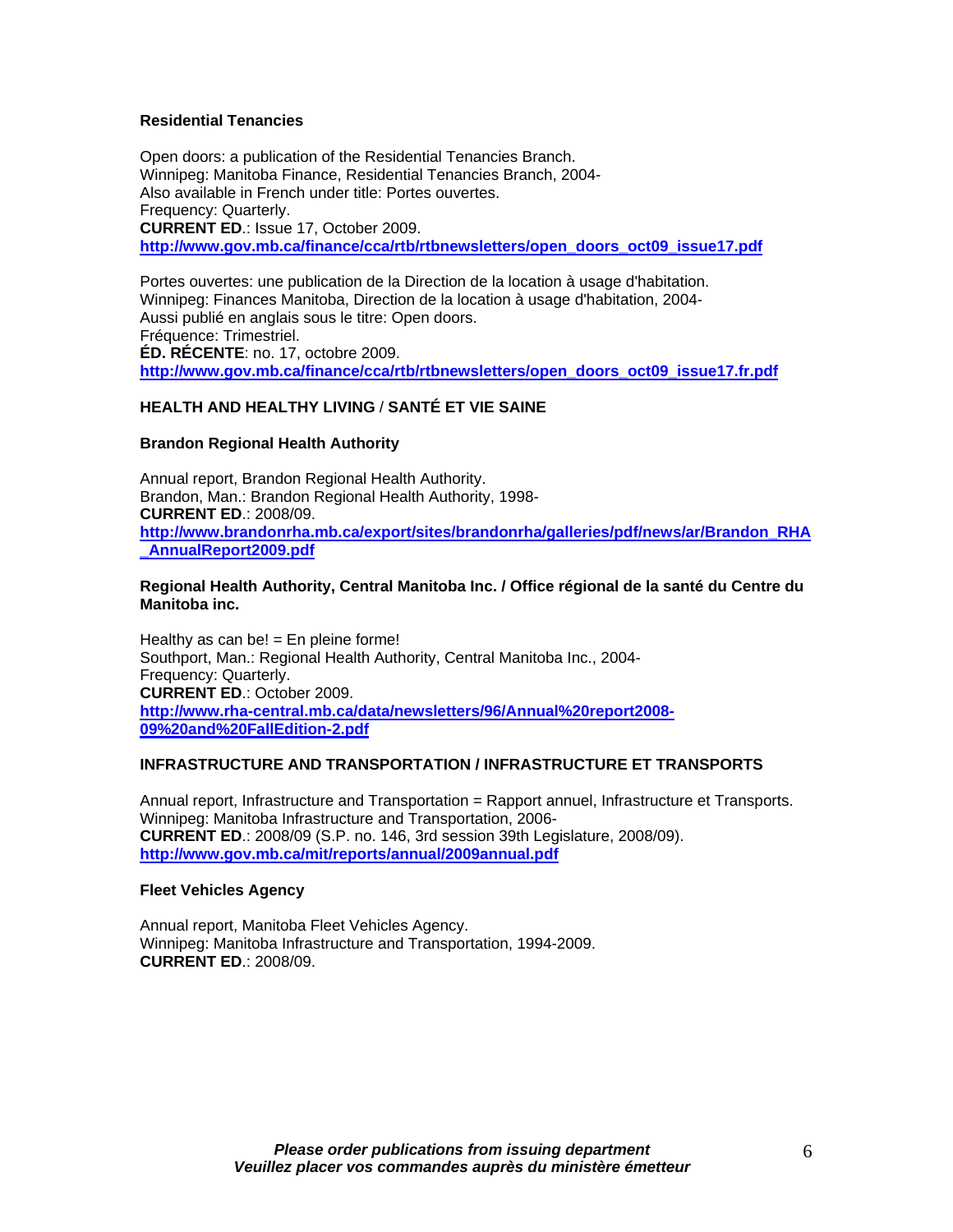## **Manitoba Water Services Board / La Commission des Services d'approvisionnement en eau du Manitoba**

Annual report, Manitoba Water Services Board = Rapport annuel, La Commission des Services d'approvisionnement en eau du Manitoba. Winnipeg: Manitoba Rural Development, 1974- **CURRENT ED**.: 2008/09. (S.P. no. 147, 3rd session, 39th Legislature, 2008/09). **[http://www.gov.mb.ca/mit/mwsb/pdf/annual/2009annual.pdf](https://www.gov.mb.ca/mit/mwsb/pdf/annual/2009annual.pdf)** 

## **Materials Distribution Agency**

Annual report, Manitoba Materials Distribution Agency. Winnipeg: Infrastructure and Transportation, 1994- **CURRENT ED**.: 2008/09.

# **JUSTICE**

# **Administration and Finance**

Annual report, Manitoba Justice. Winnipeg: Manitoba Justice, 1991- Also available in French under title: Rapport annuel, Justice Manitoba. **CURRENT ED**.: 2008/09. **[http://www.gov.mb.ca/justice/publications/annualreports/pdf/annualreport0809.pdf](https://www.gov.mb.ca/justice/publications/annualreports/pdf/annualreport0809.pdf)** 

Rapport annuel, Justice Manitoba. Winnipeg: Manitoba Justice, 2004- Aussie publié en anglais sous le titre: Annual report, Manitoba Justice. **ÉD. RÉCENTE**: 2007/08.

#### **Criminal Justice Division / Division de la Justice criminelle**

Annual report, Victim Services Complaints = Rapport annuel, services aux victimes-plaintes. Winnipeg: Manitoba Justice, Criminal Justice Division, 1998- **CURRENT ED**.: 2008/09 (S.P. no. 149, 3rd session, 39th Legislature, 2008/09).

# **Manitoba Human Rights Commission / Commission des droits de la personne du Manitoba**

MHR connections. Winnipeg: Manitoba Human Rights Commission, 2001- Also published in French under title: Connexions. Frequency: monthly. **CURRENT ED**.: Vol. 9 no. 10 (October 2009). **[http://www.gov.mb.ca/hrc/english/publications/newsletter/bulletin\\_9\\_10\\_oct.pdf](https://www.gov.mb.ca/hrc/english/publications/newsletter/bulletin_9_10_oct.pdf)**

MHR Connexions. Winnipeg: Commission des droits de la personne du Manitoba, 2001- Aussi publié en anglais sous le titre: MHR connections. Fréquence : mensuel. **ÉD. RÉCENTE**.: Vol. 9 no. 9 (Septembre 2009). **[http://www.gov.mb.ca/hrc/francais/publications/bulletin/bulletin\\_9\\_9\\_sep.pdf](https://www.gov.mb.ca/hrc/francais/publications/bulletin/bulletin_9_9_sep.pdf)**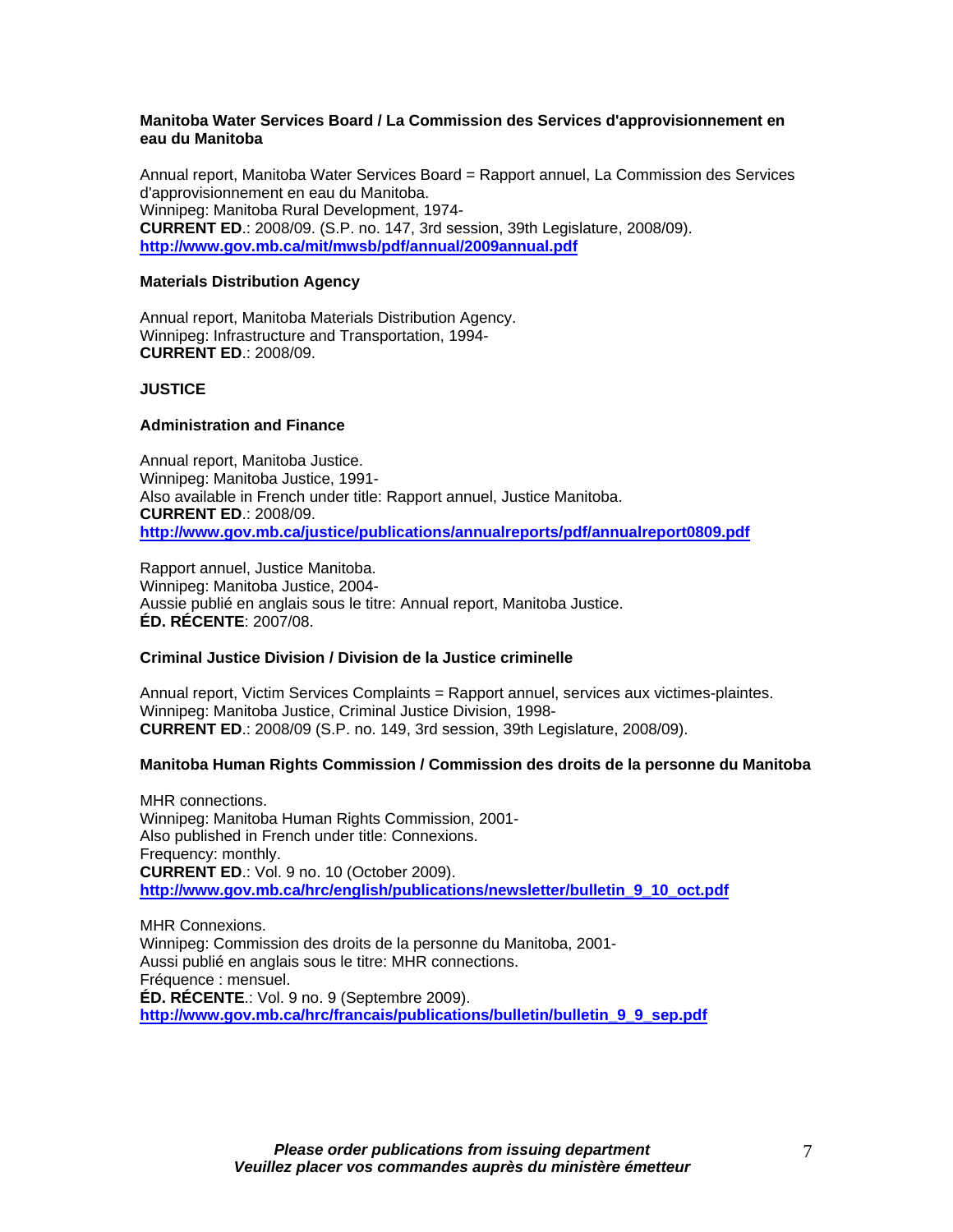# **LABOUR AND IMMIGRATION / TRAVAIL ET IMMIGRATION**

#### **Office of the Fire Commissioner**

Annual report, Office of the Fire Commissioner, Manitoba. Winnipeg: Office of the Fire Commissioner, 1996- **CURRENT ED**.: 2008/09.

#### **Workplace Safety and Health**

Safe work. Winnipeg: Manitoba Labour and Immigration, Workplace Safety and Health Division, 2003- Frequency: 3 issues per year. **CURRENT ED**.: vol. 1, no. 12 (Fall 2009). **<http://safemanitoba.com/uploads/fall2009vol1no12.pdf>**

#### **MANITOBA BUREAU OF STATISTICS / BUREAU DE STATISTIQUES DU MANITOBA**

Births and deaths to Manitobans: a regional analysis... Winnipeg: Manitoba Bureau of Statistics, 2006- Series: MBS; 2006-2 **CURRENT ED**.: October 2009 (Price: \$50.00).

Consumer price index report. Winnipeg: Manitoba Bureau of Statistics, 1987- Frequency: monthly. **CURRENT ED**.: September 2009.

Labour force statistics report. Winnipeg: Manitoba Bureau of Statistics, 1987- Frequency: monthly. **CURRENT ED**.: September 2009.

Manitoba statistical review. Winnipeg: Manitoba Bureau of Statistics, 1976- **CURRENT ED**.: Vol. 34, no. 2 (Second Quarter 2009) Subscription: \$55.00 per year.

Summary of current economic indicators. Winnipeg: Manitoba Bureau of Statistics, 1987- Frequency: monthly. **CURRENT ED**.: October 2009.

#### **MANITOBA GAMING CONTROL COMMISSION / COMMISSION DE RÉGIE DU JEU DU MANITOBA**

Annual report, Manitoba Gaming Control Commission. Winnipeg: Manitoba Gaming Control Commission, 1997- Also available in French under title: Rapport annuel, Commission de régie du jeu du Manitoba. **CURRENT ED**.: 2008/09. **[http://www.mgcc.mb.ca/forms/annual\\_report\\_08\\_09\\_english.pdf](http://www.mgcc.mb.ca/forms/annual_report_08_09_english.pdf)**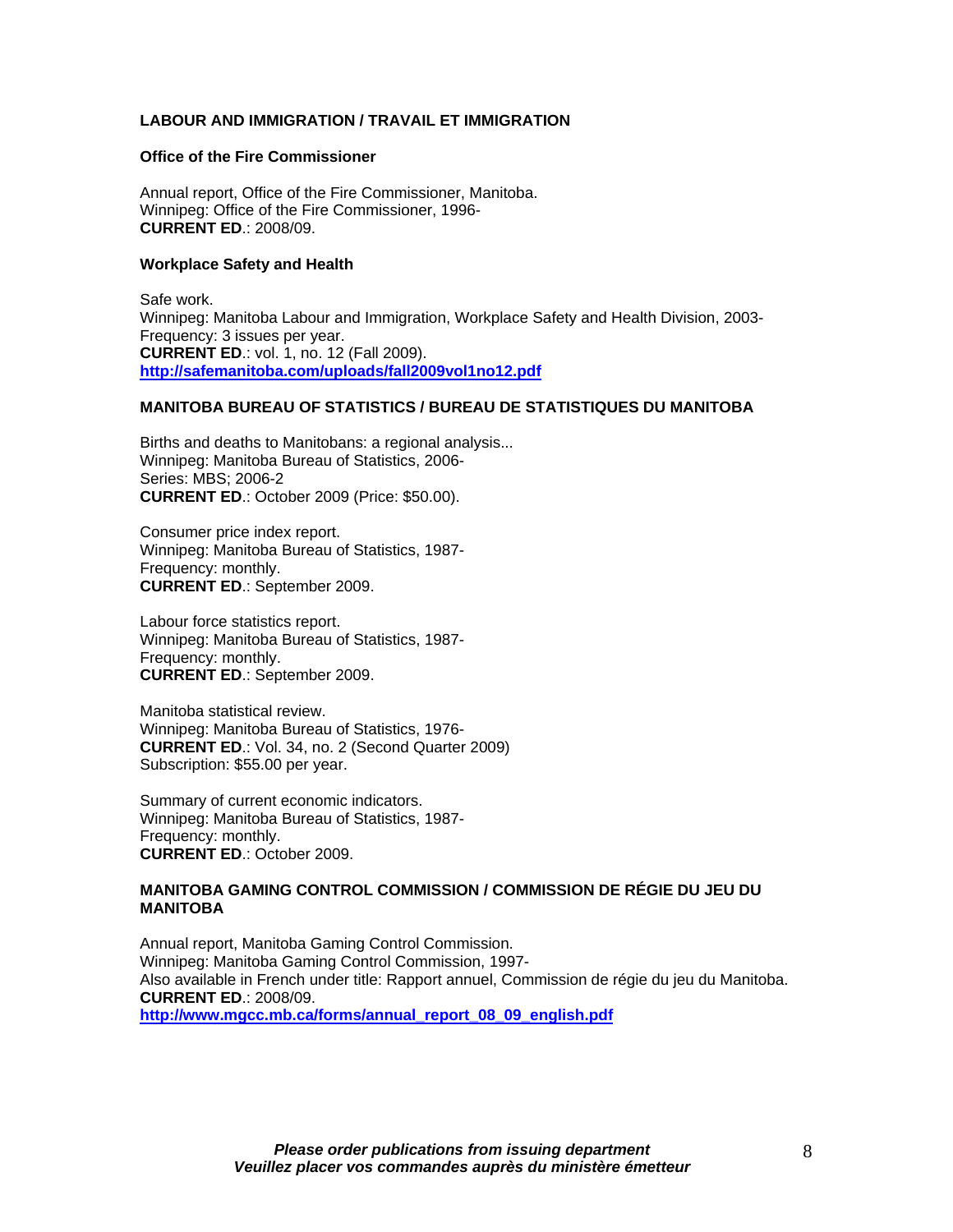Rapport annuel, Commission de régie du jeu du Manitoba. Winnipeg: Commission de régie du jeu du Manitoba, 2002- Aussie publié en anglais sous le titre: Annual report, Manitoba Gaming Control Commission. **ÉD. RÉCENTE**: 2007/08. **[http://www.mgcc.mb.ca/forms/annual\\_report\\_08\\_09\\_french.pdf](http://www.mgcc.mb.ca/forms/annual_report_08_09_french.pdf)** 

# **MANITOBA HYDRO**

Sustainable development report. Winnipeg: Manitoba Hydro, 1994- **CURRENT ED**.: 2007/08. **[http://www.hydro.mb.ca/environment/publications/sdr\\_07\\_08.pdf](http://www.hydro.mb.ca/environment/publications/sdr_07_08.pdf)** 

# **MANITOBA LIQUOR CONTROL COMMISSION / SOCIÉTÉ DES ALCOOLS DU MANITOBA**

Statement of compensation of \$50,000 and over paid to board members, officers and employees… Winnipeg: Manitoba Liquor Control Commission, 1997- **CURRENT ED**.: 2008. (Not for distribution, for information purposes only)

## **MANITOBA PUBLIC INSURANCE CORPORATION / SOCIÉTÉ D'ASSURANCE PUBLIQUE DU MANITOBA**

Quarterly financial report, Manitoba Public Insurance. Winnipeg: Manitoba Public Insurance Corporation, 1988- **CURRENT ED**.: 2nd Quarter, six months ended August 31, 2009 (S.P. no. 138, 3rd session, 39th Legislature, 2008/09) **<http://www.mpi.mb.ca/PDFs/2ndQtrAug2009.pdf>** 

Traffic collision statistics report. Winnipeg: Manitoba Public Insurance, 2003- **CURRENT ED**.: 2008.

# **SCIENCE, TECHNOLOGY, ENERGY AND MINES** / **SCIENCES, TECHNOLOGIE, ÉNERGIE ET MINES**

Biodiesel fact sheet: cold weather properties. Winnipeg: Science, Technology, Energy and Mines, 2009. 1 leaf (not for distribution, print from Internet) **[http://www.gov.mb.ca/stem/energy/biofuels/biodiesel/files/fs\\_cold\\_weather\\_properties.pdf](https://www.gov.mb.ca/stem/energy/biofuels/biodiesel/files/fs_cold_weather_properties.pdf)**

Biodiesel fact sheet: food vs. fuel. Winnipeg: Science, Technology, Energy and Mines, 2009. 1 leaf (not for distribution, print from Internet) **[http://www.gov.mb.ca/stem/energy/biofuels/biodiesel/files/fs\\_food\\_fuel.pdf](https://www.gov.mb.ca/stem/energy/biofuels/biodiesel/files/fs_food_fuel.pdf)**

Biodiesel fact sheet: fuel quality and engine warranty. Winnipeg: Science, Technology, Energy and Mines, 2009. 1 leaf (not for distribution, print from Internet) **[http://www.gov.mb.ca/stem/energy/biofuels/biodiesel/files/fs\\_engine\\_warranty.pdf](https://www.gov.mb.ca/stem/energy/biofuels/biodiesel/files/fs_engine_warranty.pdf)**

Biodiesel fact sheet: GHG emissions. Winnipeg: Science, Technology, Energy and Mines, 2009. 1 leaf (not for distribution, print from Internet) **[http://www.gov.mb.ca/stem/energy/biofuels/biodiesel/files/fs\\_ghg\\_emissions.pdf](https://www.gov.mb.ca/stem/energy/biofuels/biodiesel/files/fs_ghg_emissions.pdf)**

> *Please order publications from issuing department Veuillez placer vos commandes auprès du ministère émetteur*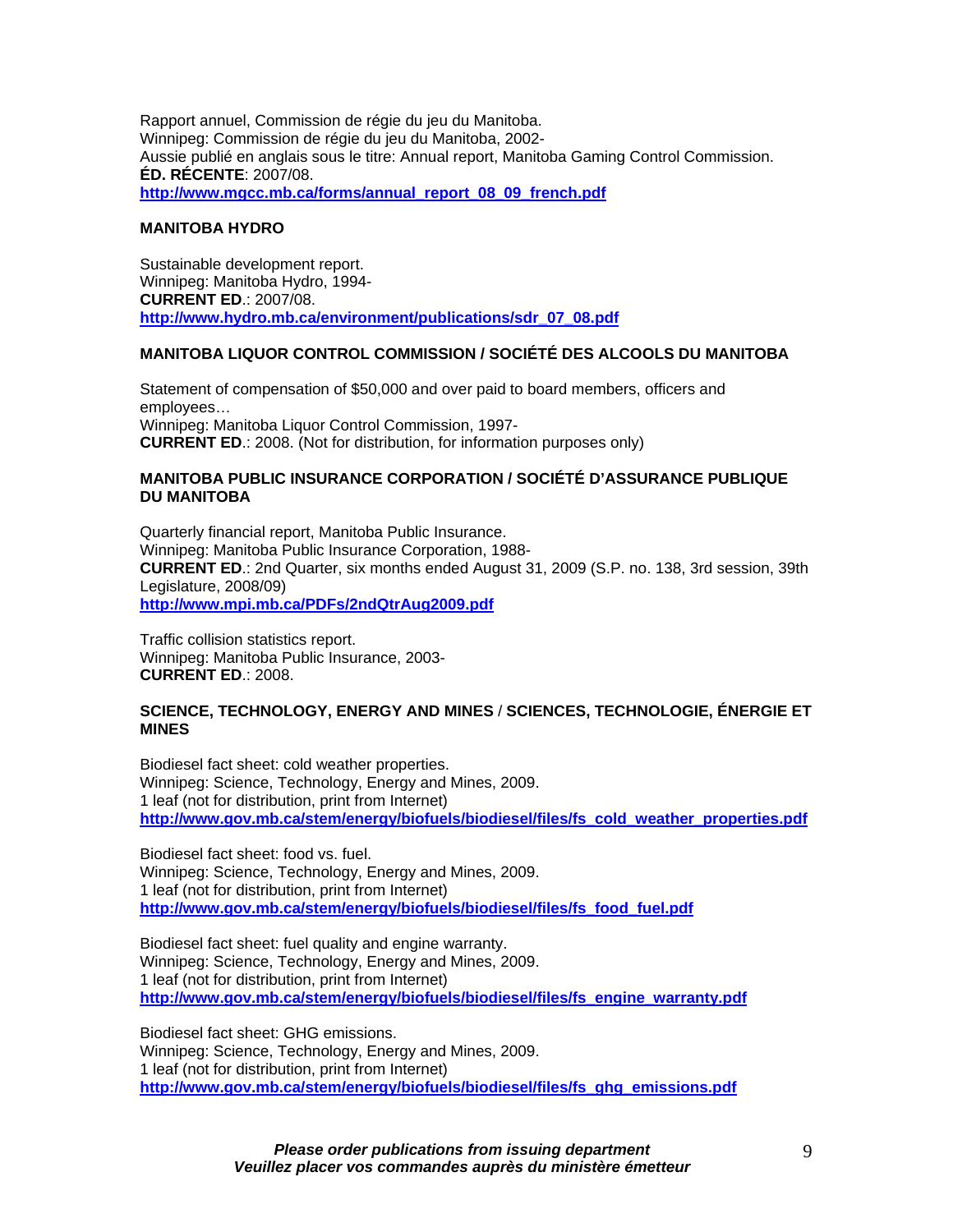British Columbia - Manitoba Memorandum of Understanding on Climate Change Winnipeg: Province of Manitoba, Province of British Columbia, 2007. 4 pages Not for distribution, print from Internet. **[http://www.gov.mb.ca/stem/climate/pdf/bc\\_manitoba\\_mou.pdf](https://www.gov.mb.ca/stem/climate/pdf/bc_manitoba_mou.pdf)**

The environmental and health benefits of biodiesel. Winnipeg: Science, Technology, Energy and Mines, 2009. 1 leaf (not for distribution, print from Internet) **[http://www.gov.mb.ca/stem/energy/biofuels/biodiesel/files/fs\\_benefits.pdf](https://www.gov.mb.ca/stem/energy/biofuels/biodiesel/files/fs_benefits.pdf)**

# **Industrial Technology Centre**

Annual report, Manitoba Industrial Technology Centre. Winnipeg: Manitoba Industry, Trade and Tourism, 1997- **CURRENT ED**.: 2008/09. (S.P. no. 135, 3rd Session, 39th Legislature, 2008/09). **[http://www.itc.mb.ca/downloads/annual\\_report.pdf](http://www.itc.mb.ca/downloads/annual_report.pdf)**

# **Manitoba Education, Research & Learning Information Networks (MERLIN)**

Annual report, Manitoba Education, Research & Learning Information Networks (MERLIN). Winnipeg: Manitoba Education and Training, Council on Learning Technologies, 1995- **CURRENT ED.**: 2008/09. (S.P. no. 136, 3rd session, 39th Legislature, 2008/09). **[http://www.merlin.mb.ca/about/pdf/reports/Merlin\\_AR\\_09\\_PDF.pdf](http://www.merlin.mb.ca/about/pdf/reports/Merlin_AR_09_PDF.pdf)** 

# **Manitoba Health Research Council**

Annual report, Manitoba Health Research Council. Winnipeg: Manitoba Health Research Council, 1983- **CURRENT ED**.: 2008/09. (S.P. no. 145, 3rd session, 39th Legislature, 2008/09) **<http://www.mhrc.mb.ca/about/mandate.asp>**

# **Petroleum and Energy**

Weekly well activity report: petroleum industry activity report. Winnipeg: Petroleum and Energy Branch, Science, Technology, Energy and Mines, 1979- **CURRENT ED**.: October 5 - November 2, 2009 (5 issues). **[http://www.gov.mb.ca/iedm/petroleum/wwar/](https://www.gov.mb.ca/iedm/petroleum/wwar/)**

# **STATUS OF WOMEN / SITUATION DE LA FEMME**

Women judges in the Provincial Court of Manitoba. Winnipeg: Manitoba Status of Women, 2009. 16 pages

## **WATER STEWARDSHIP / GESTION DES RESSOURCES HYDRIQUES**

Annual report, Manitoba Water Stewardship. Winnipeg: Manitoba Water Stewardship, 2004- **CURRENT ED**.: 2008/09. (S.P. no. 151, 3rd session, 39th Legislature 2008/09) **[http://www.gov.mb.ca/waterstewardship/reports/index.html](https://www.gov.mb.ca/waterstewardship/reports/index.html)**